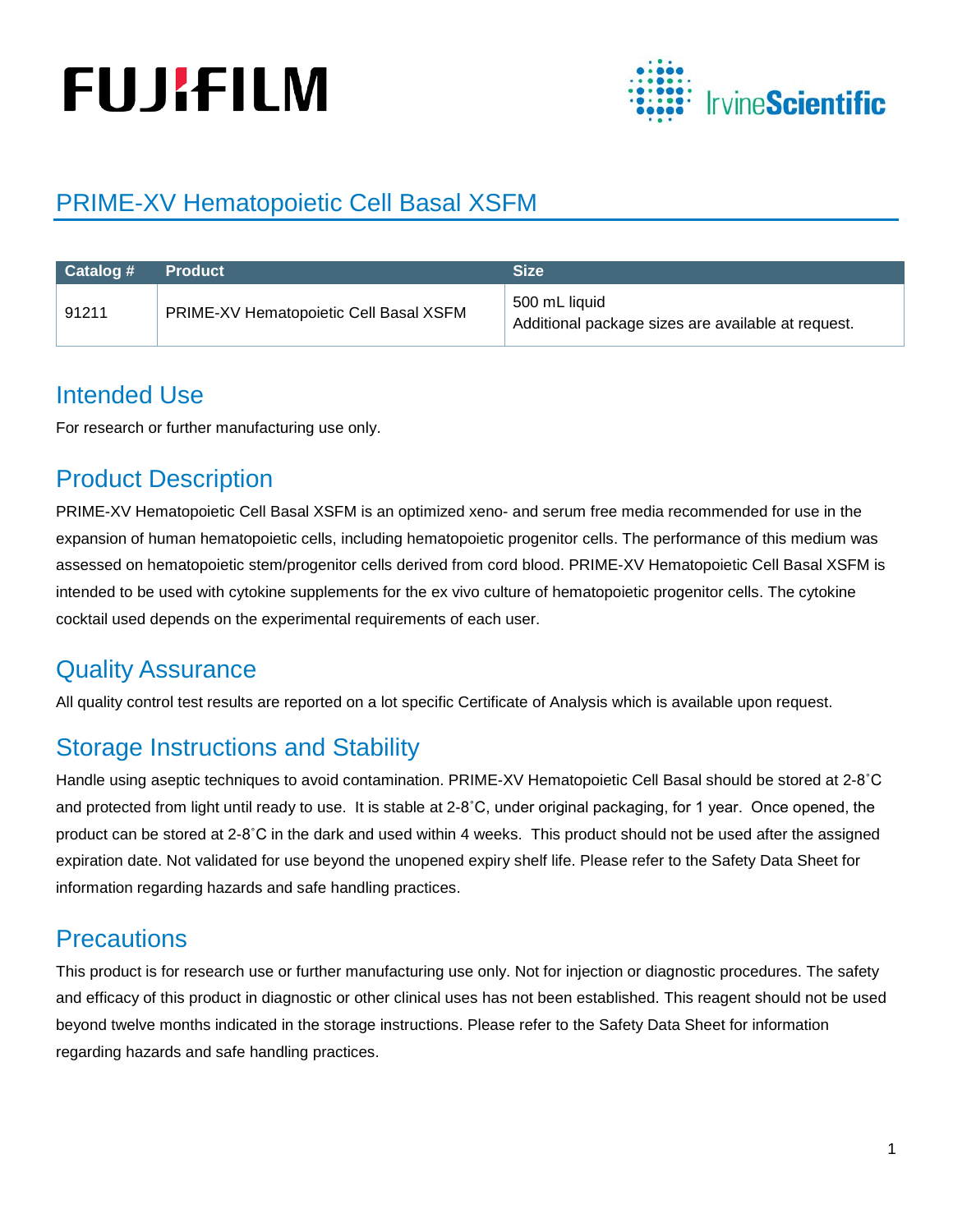### Directions for Use

The following protocol is optimized for the expansion of isolated human hematopoietic stem/progenitor cells with PRIME-XV Hematopoietic Cell Basal XSFM. PRIME-XV Hematopoietic Cell Basal XSFM does not contain L-glutamine. Prior to use add L –glutamine to a final concentration of 2 mM (PN# 9317, 200 mM stock solution).

#### **Protocol for Hematopoietic Stem/Progenitor Cell Expansion**

1. Equilibrate sufficient amount of PRIME-XV Hematopoietic Cell Basal XSFM at 37˚C for at least 15 minutes before using.

**Note**: To avoid temperature cycling, determine the total volume needed before equilibration.

- 2. Thaw a frozen vial of cells by gently stirring the vial in a 37˚C water bath for 1 minute. Alternatively use freshly isolated or harvested cells.
- 3. Carefully transfer entire content of the vial into a 15 mL conical tube containing 10 mL of PRIME-XV Hematopoietic Cell Basal XSFM.
- 4. Spin cells down at 200 g for 10 minutes.
- 5. Carefully aspirate supernatant leaving a minimum volume of media covering the cell pellet.
- 6. Supplement appropriate volume of PRIME-XV Hematopoietic Cell Basal XSFM with cytokines, as indicated in the table below.
- 7. Resuspend cell pellet with the cytokine supplemented PRIME-XV Hematopoietic Cell Basal XSFM and then transfer cells onto a plate at a density of 10,000 cells/mL.
- 8. Incubate cells in an incubator at 37°C and 5% CO<sub>2</sub>.
- 9. Feed cells with cytokine supplemented PRIME-XV Hematopoietic Cell Basal XSFM every 2-3 days of culture, or when cells reach a density of 1-1.5x10<sup>6</sup> cells/ml. Volume amount of feed should be 70% of the original culture volume.

| <b>Cytokine</b>                           | <b>Concentration</b><br>used | FISI#<br>(or equivalent) |
|-------------------------------------------|------------------------------|--------------------------|
| <b>Recombinant Human FLT-3 Ligand ACF</b> | 100 $ng/mL$                  | 95120                    |
| <b>Recombinant Human SCF ACF</b>          | 100 $ng/mL$                  | 95115                    |
| <b>Recombinant Human IL-3 ACF</b>         | 100 $ng/mL$                  | 95113                    |
| <b>Recombinant Human IL-6 ACF</b>         | 100 ng/ MI                   | 95121                    |
| <b>Recombinant Human TPO ACF</b>          | 100 ng/ $mL$                 | 95110                    |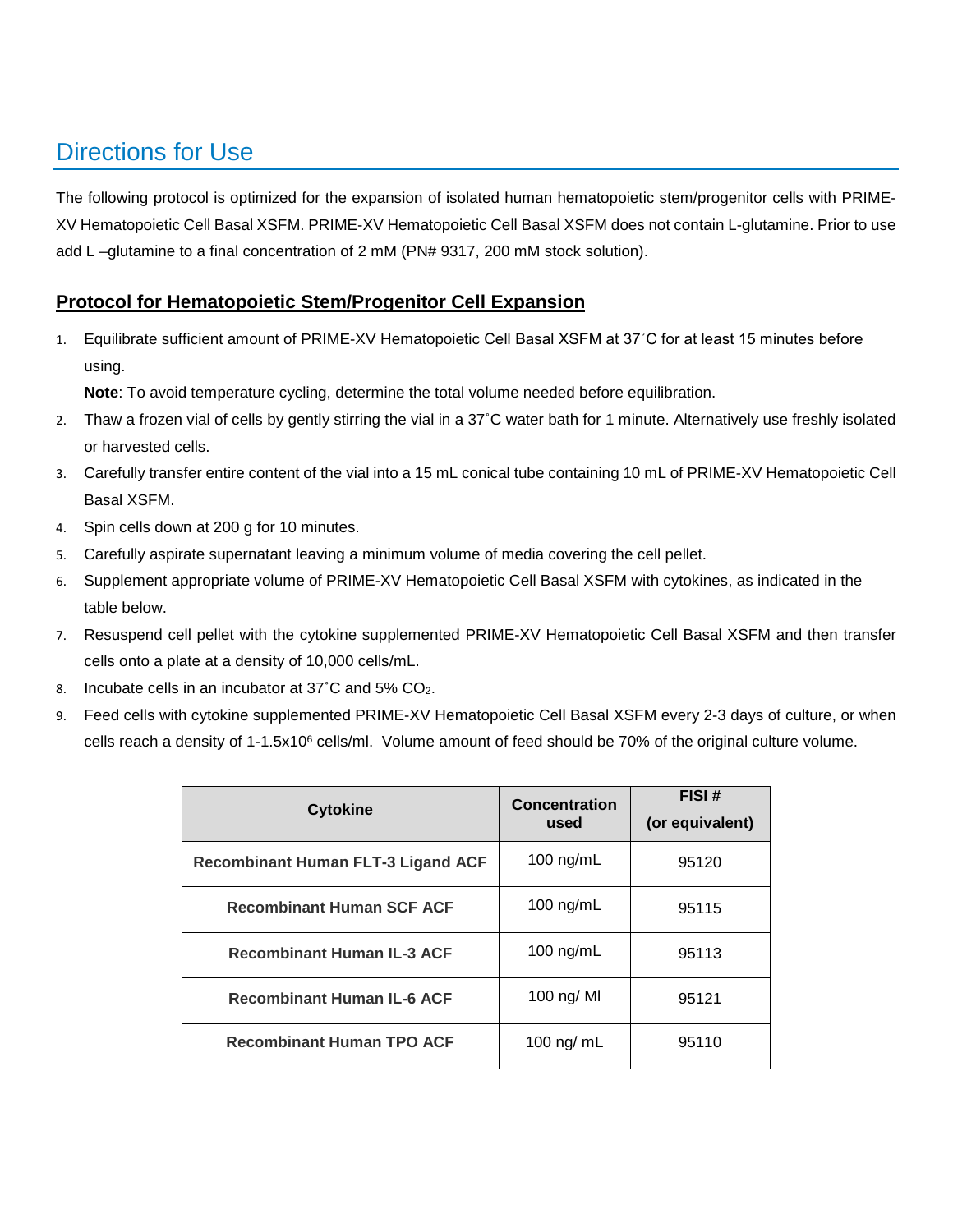

**Figure 1. PRIME-XV Hematopoietic Cell Basal XSFM maintains the characteristic morphology of hematopoietic progenitor cells.** Freshly isolated cord blood derived CD34+ cells were cultured for seven days in PRIME-XV Hematopoietic Cell Basal XSFM supplemented with FLT-3, SCF, IL-3, IL-6 and TPO. The cells were plated at 10,000 cells/mL in plastic plates. (10x magnification).



**Figure 2. Expansion profile of hematopoietic progenitor cells in PRIME-XV Hematopoietic Cell Basal XSFM.** CD34+ cells, derived from cord blood, were cultured for 9 days in PRIME-XV Hematopoietic Cell Basal XSFM supplemented with FLT-3, SCF, IL-3, IL-6 and TPO. Fresh media supplemented with the appropriate cytokine cocktail was added to each well every 2-3 days. At day 3, 7 and 9 CD34 fold increase (A) and TNC (B) were quantified.

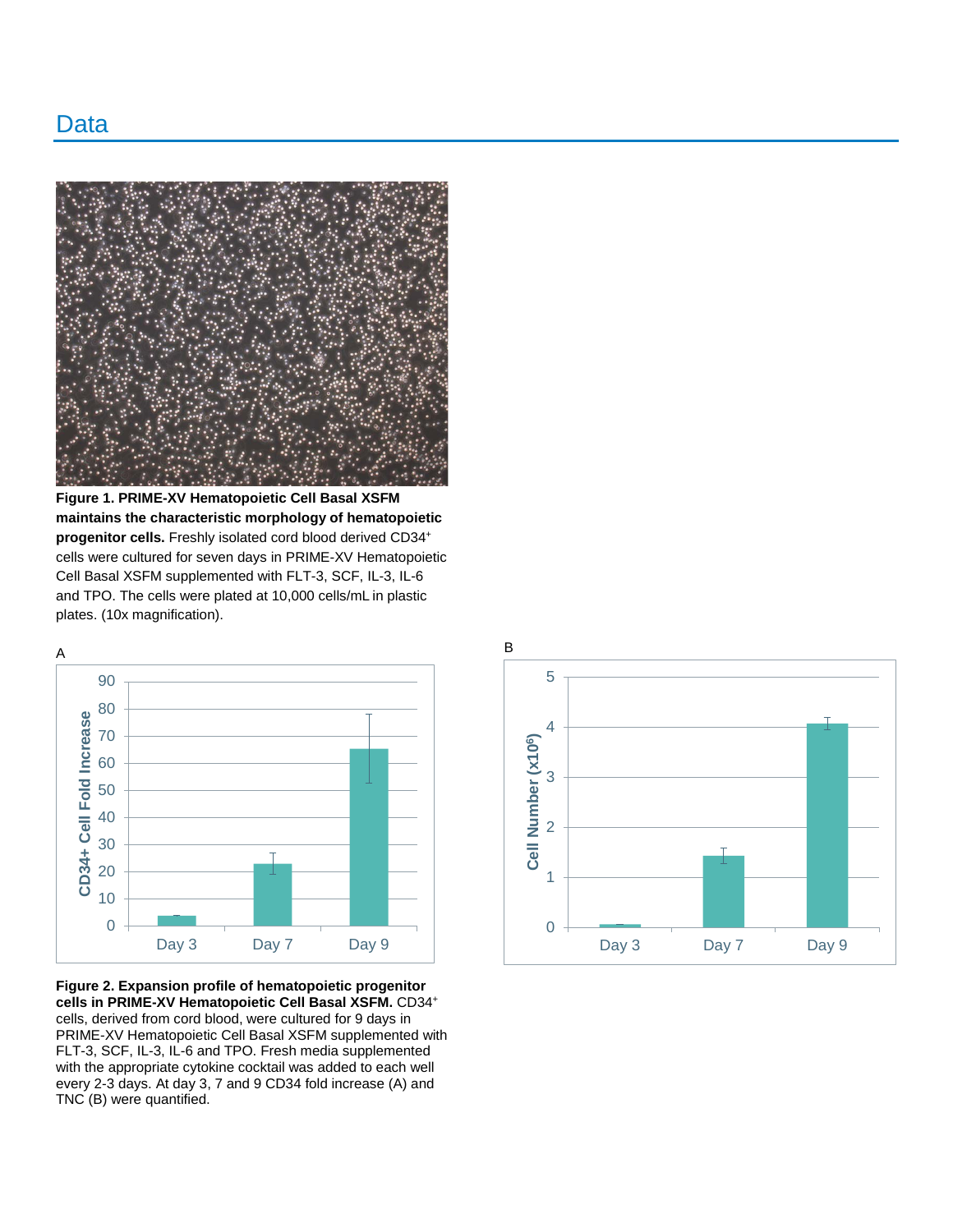

**Figure 3. Flow Cytometry analysis of hematopoietic progenitor cells grown in PRIME-XV Hematopoietic Cell Basal XSFM.**  CD34+ cells, derived from cord blood, were cultured for up to 9 days. Flow cytometry analysis for CD34 was performed. Specific IgG was used as negative control (A), and cells were analyzed at day 3 (B), day 7 (C) and day 9 (D).



B



**Figure 4. PRIME-XV Hematopoietic Cell Basal XSFM maintains the multi-lineage potential of human hematopoietic progenitor cells.** CD34+ cells derived from cord blood were cultured for 5 days in PRIME-XV Hematopoietic Cell Basal XSFM supplemented with FLT-3, SCF, IL-6, IL-3 and TPO. The cells were subsequently cultured for 14 days to assess their colony forming potential. (A) Representative images of CFU-E, BFU-E, CFU-G, CFU-M, CFU-GM and CFU-GEMM formed from the CFC (Colony Forming Cell assay). (B) Distribution of colonies formed in the CFC.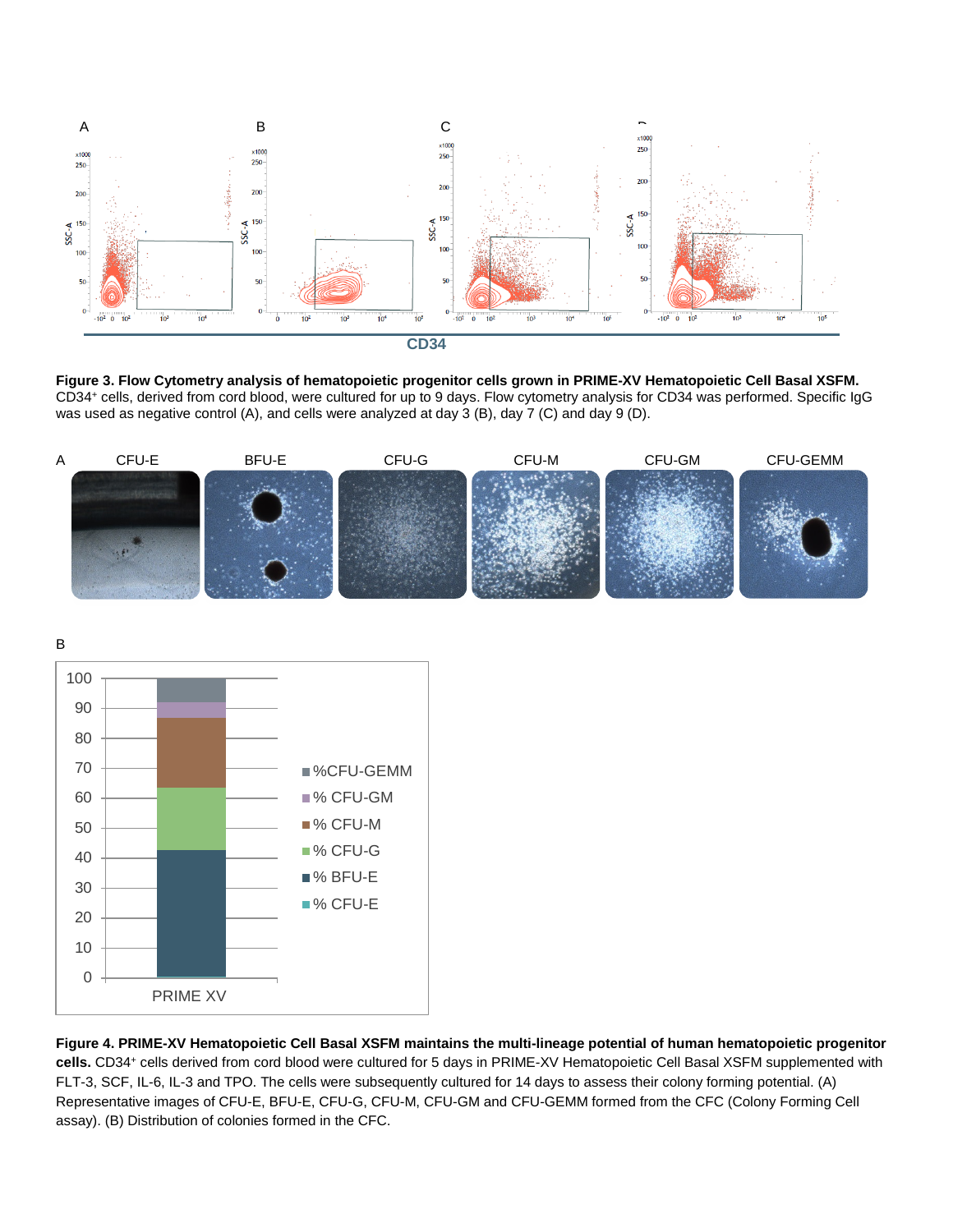## Related Products

| Catalog # | <b>Product</b>                               | <b>Size</b>         |
|-----------|----------------------------------------------|---------------------|
| 9317      | L-Glutamine Solution (200mM)                 | 100 mL, 500 mL      |
| 9240      | 1X PBS, Dulbecco's Phosphate Buffered Saline | 100 mL, 500 mL, 1 L |
| 95120     | Recombinant Human FLT-3 Ligand ACF           | $10 \mu g$          |
| 95115     | Recombinant Human SCF ACF                    | $10 \mu g$          |
| 95113     | Recombinant Human IL-3 ACF                   | $10 \mu g$          |
| 95121     | Recombinant Human IL-6 ACF                   | $20 \mu g$          |
| 95110     | Recombinant Human TPO ACF                    | $10 \mu g$          |